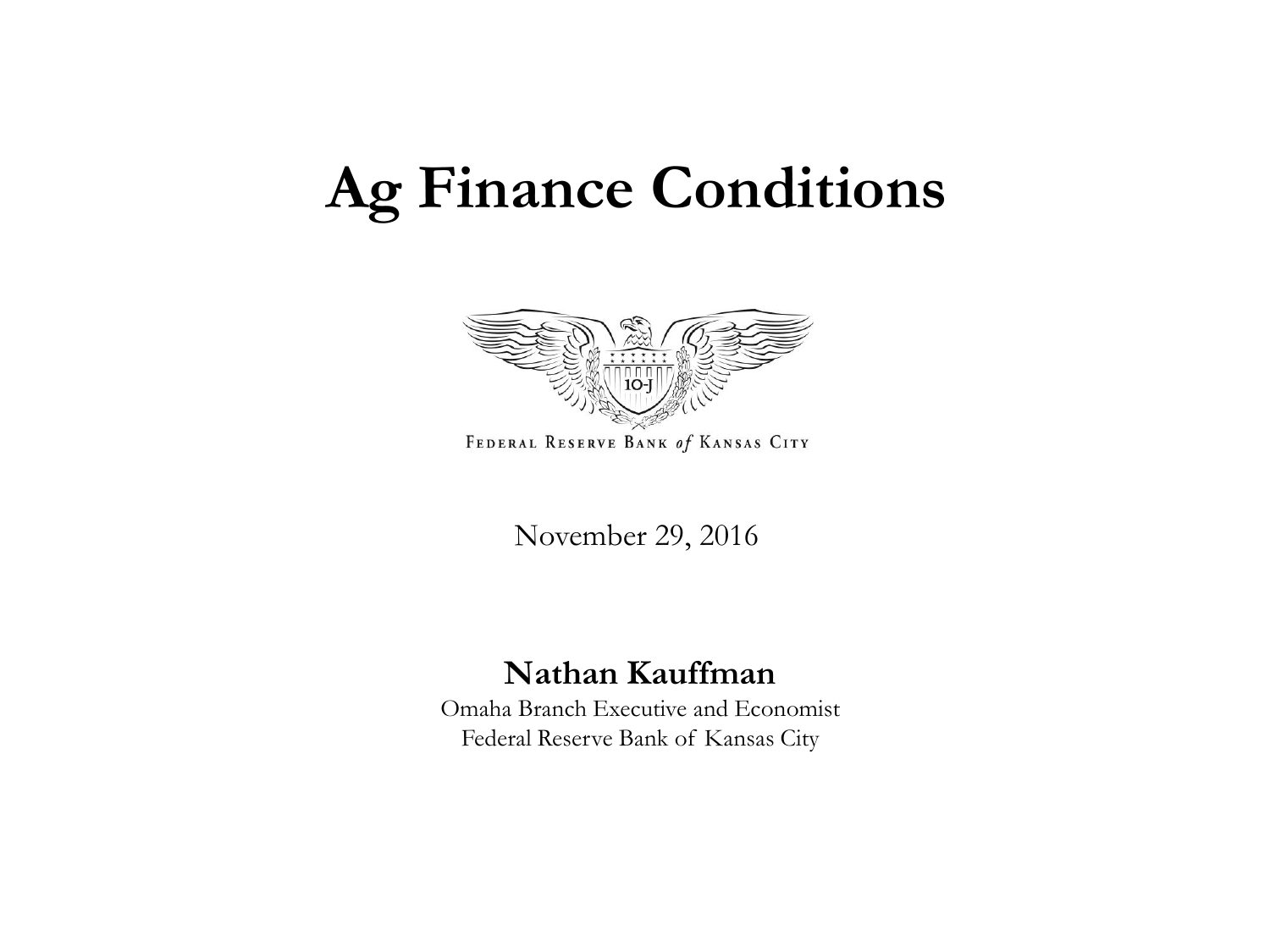The outlook for ag finance has become increasingly pessimistic through the downturn.

### **Agricultural Credit Conditions Outlook Index**



\* The index shows the difference between the percentage of bankers who expected all indicators (farm income, loan repayment rate, and farmland values) to increase and the percentage of bankers who expected all three indicators to decrease in the next quarter. Source: Federal Reserve Bank of Kansas City

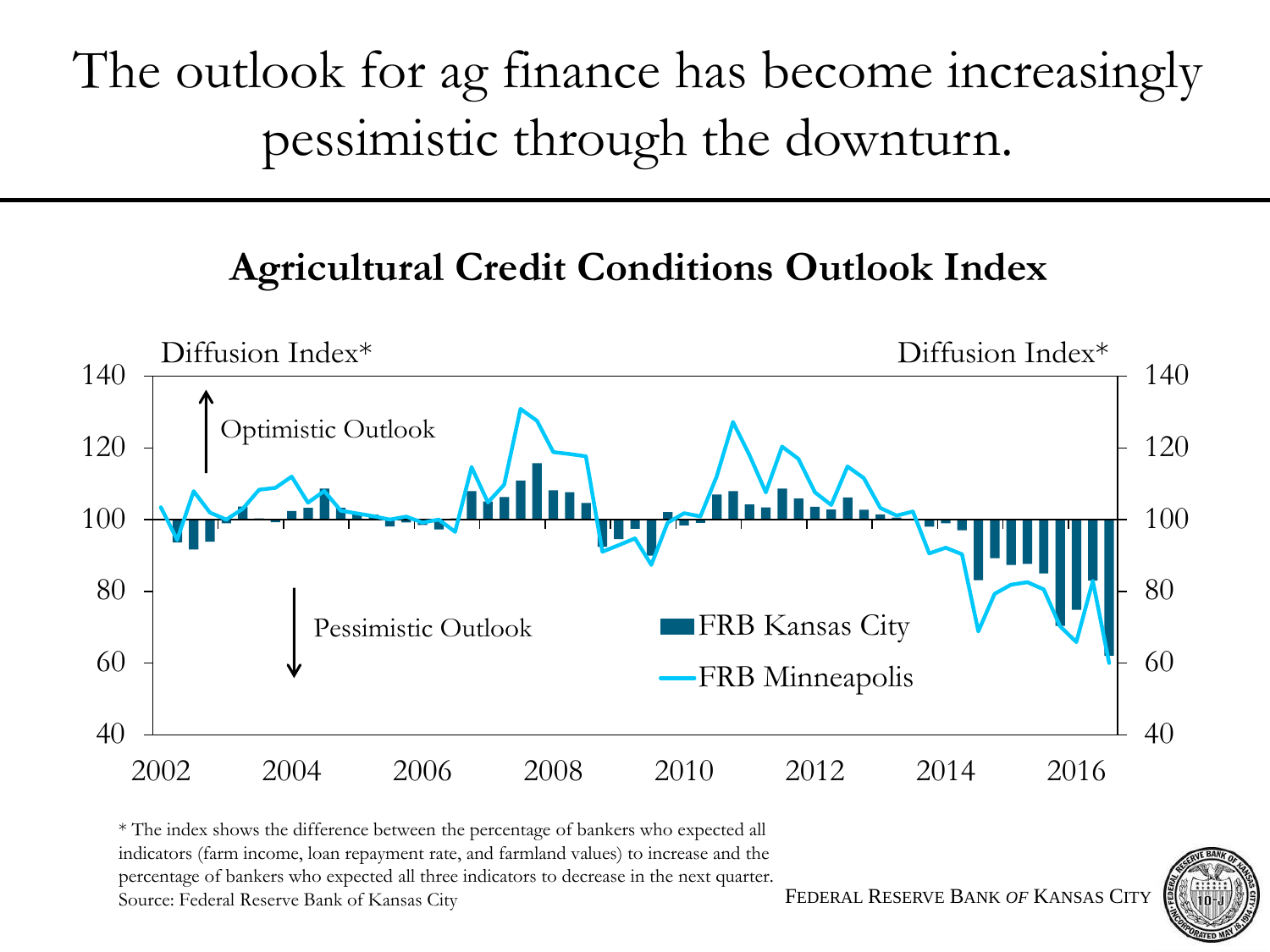## Outlook Themes

- Ag Borrowers: Low commodity prices, poor cash flow, and reduced working capital.
- Ag Lenders: Heightened loan demand and slower repayment rates, but delinquencies still low.
- Liquidity challenges have not led to widespread solvency problems. What might 2020 look like?

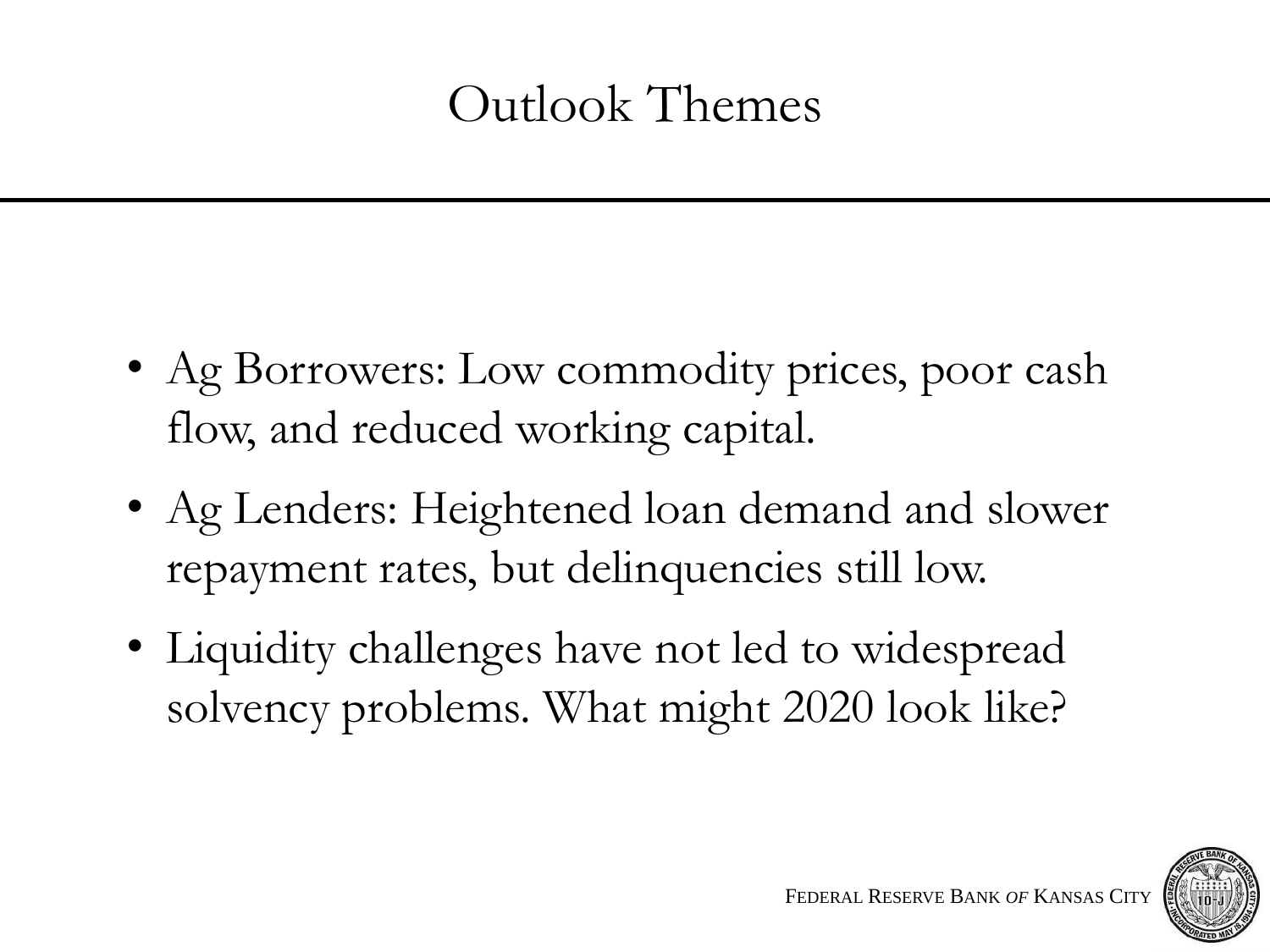## Farm Borrower Conditions

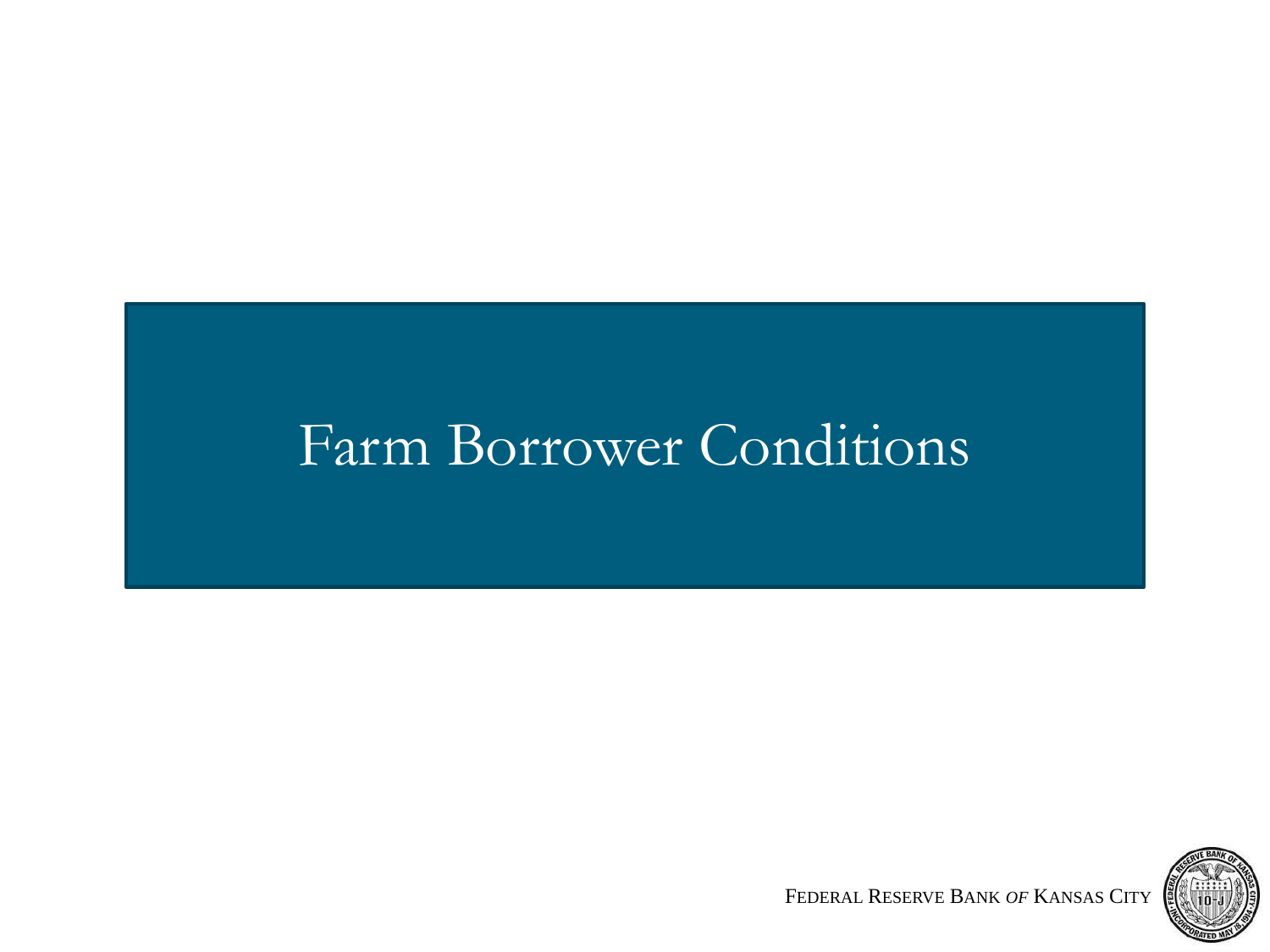Commodity prices, not just in ag, have fallen sharply since 2013.

### **Change in Commodity Prices since 2013**



Sources: *Wall Street Journal* and Haver Analytics.

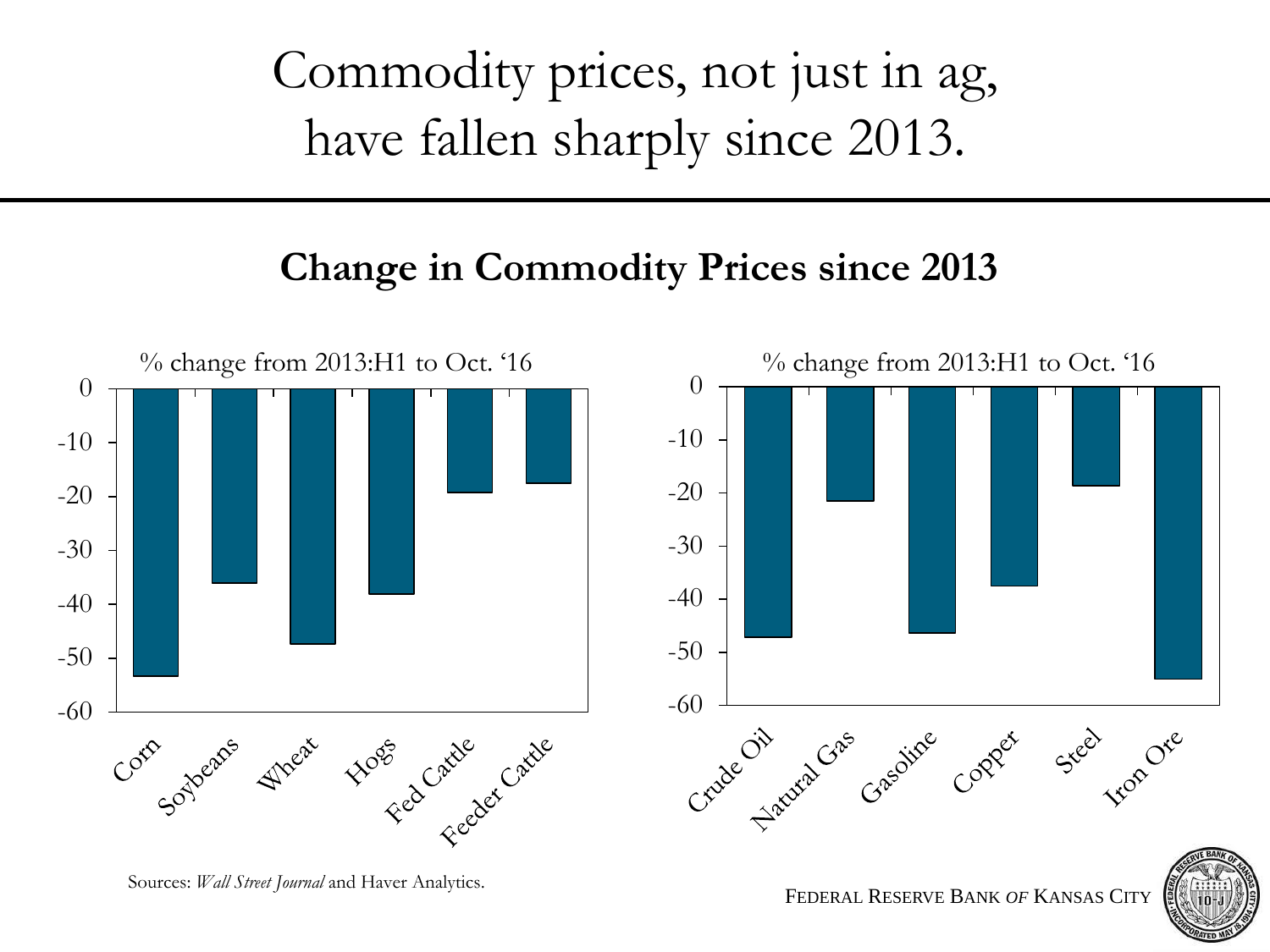Farm income and farm spending have declined at an accelerating pace.

#### **Farm Income and Spending** KC Fed District





Source: Federal Reserve Bank of Kansas City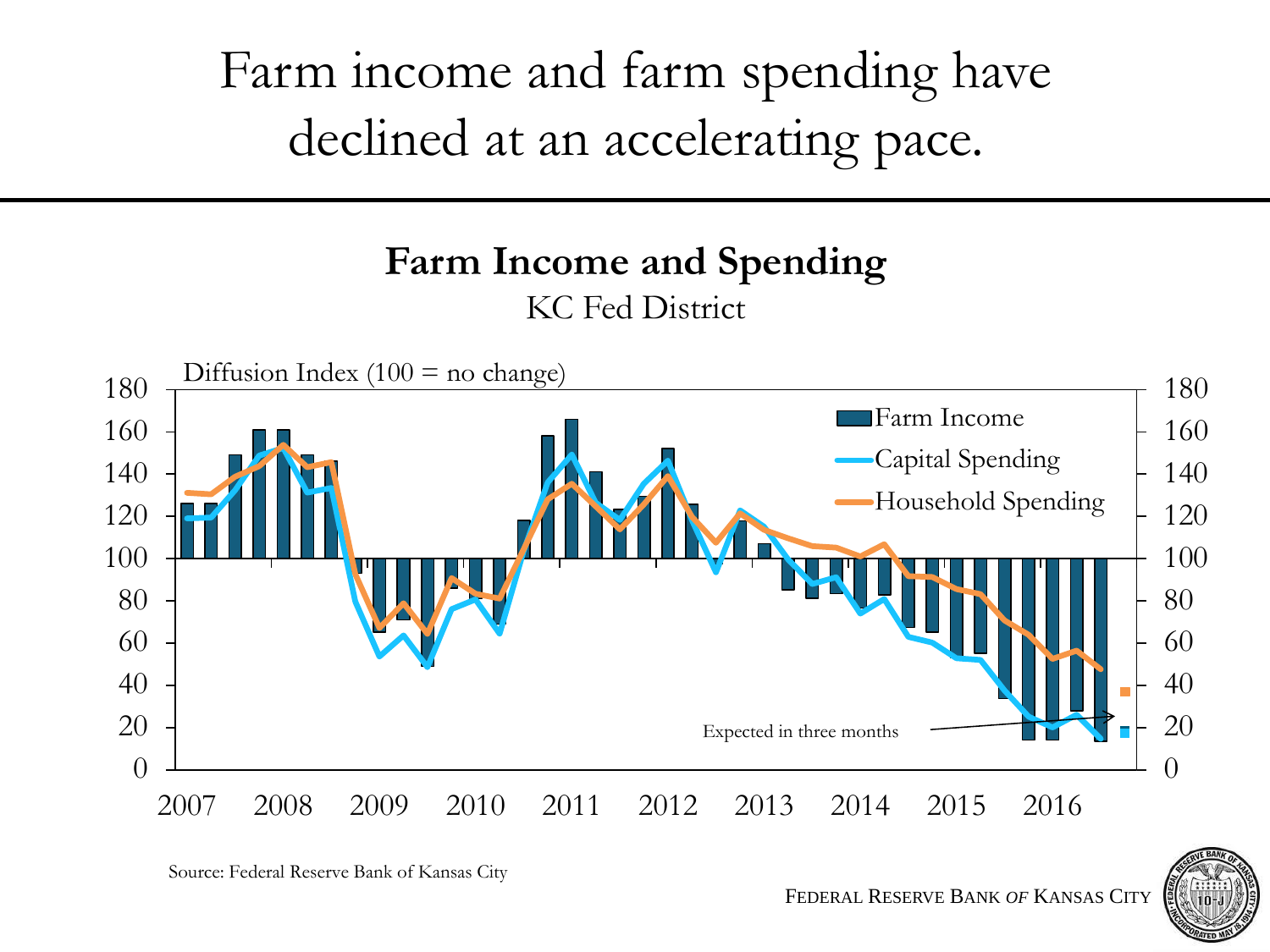## Liquidity has deteriorated more notably in 2016.

## **Change in Level of Working Capital**

#### Crop Producers: KC Fed District



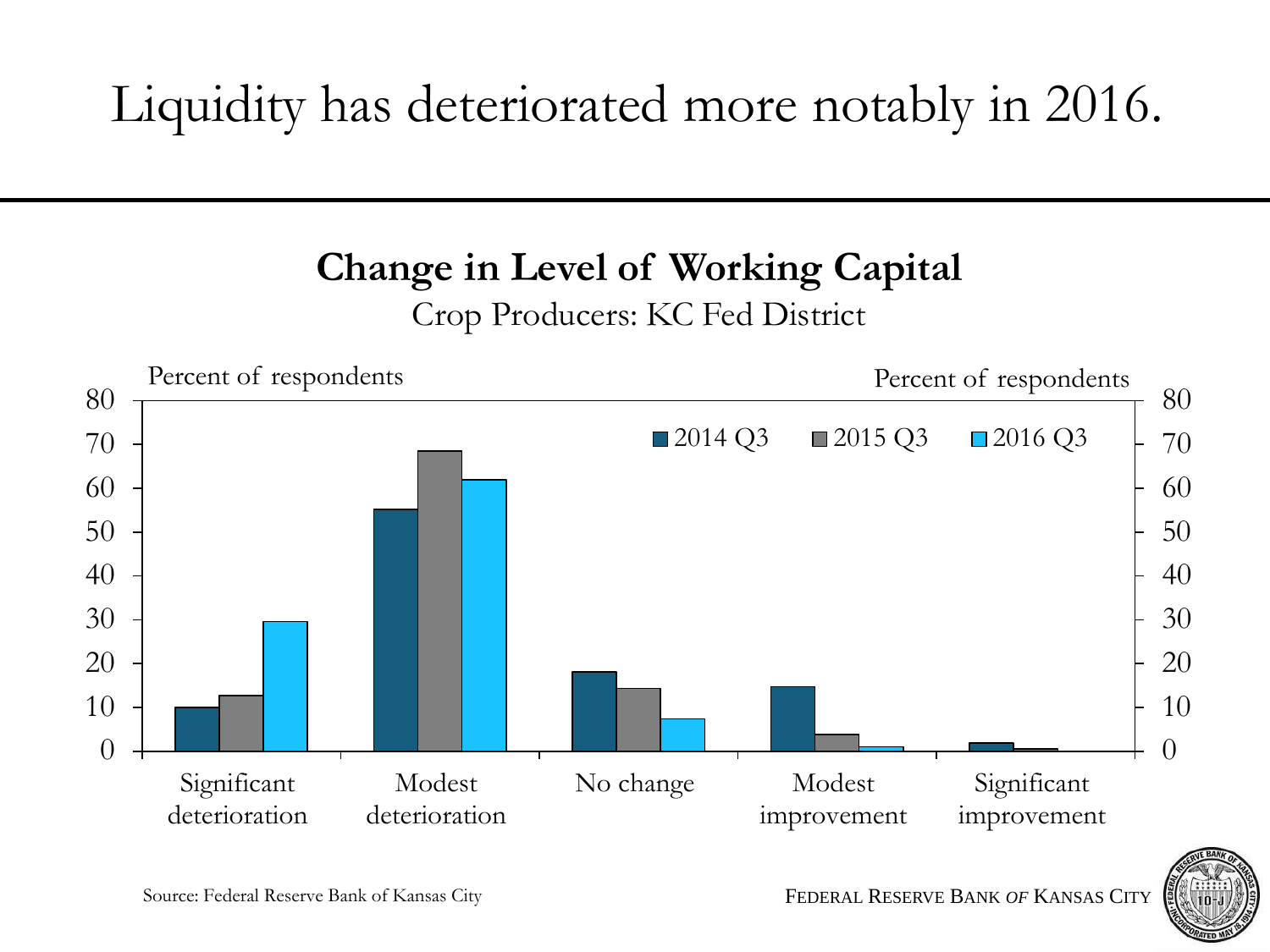Land values have moderated slightly, but the strength has been a significant silver lining in the downturn.

#### **Farmland Values – KC Fed District**



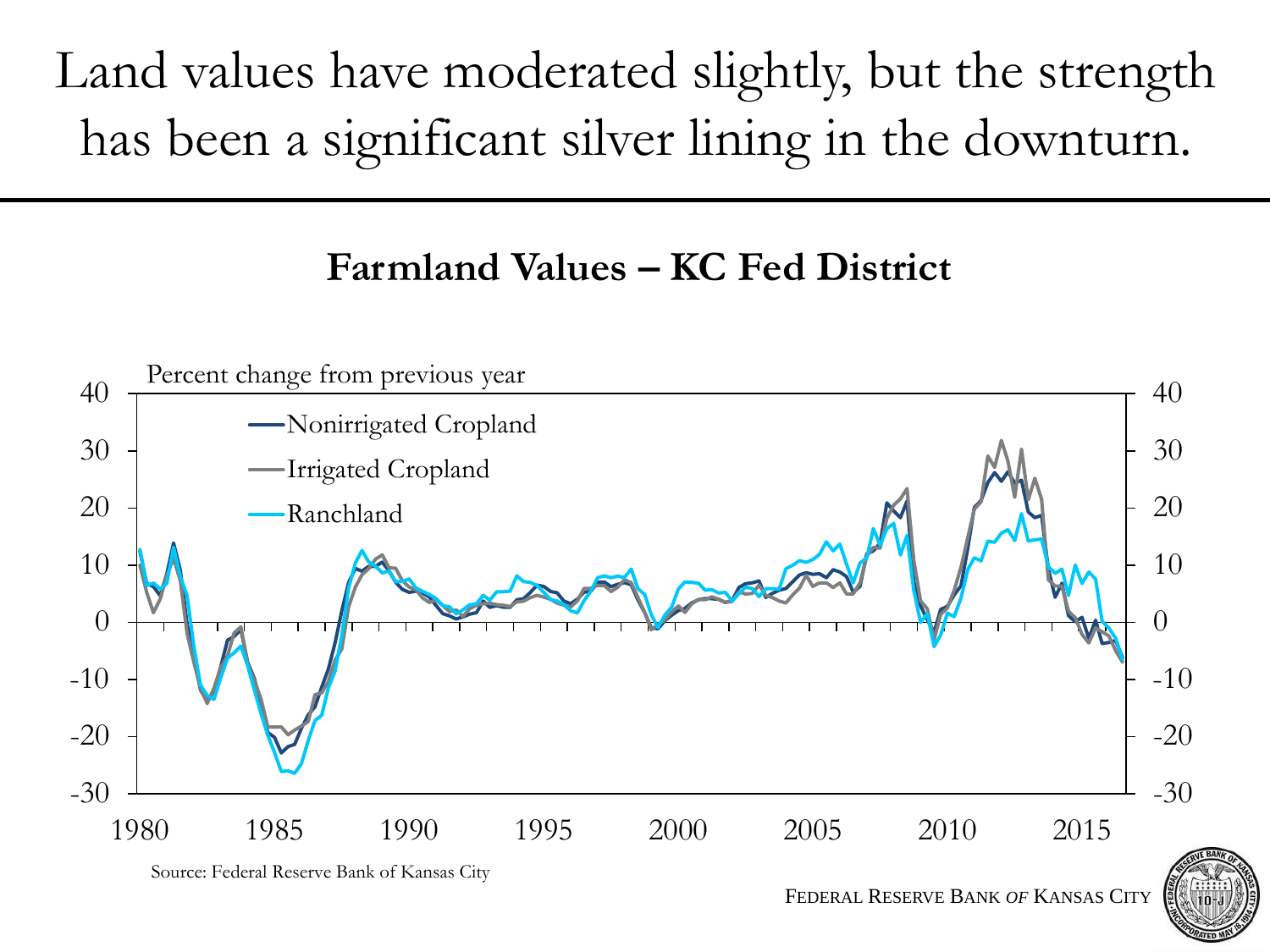# Cash rents have softened somewhat, which has provided some cost relief.

#### **Cash Rents – KC Fed District**



Source: Federal Reserve Bank of Kansas City

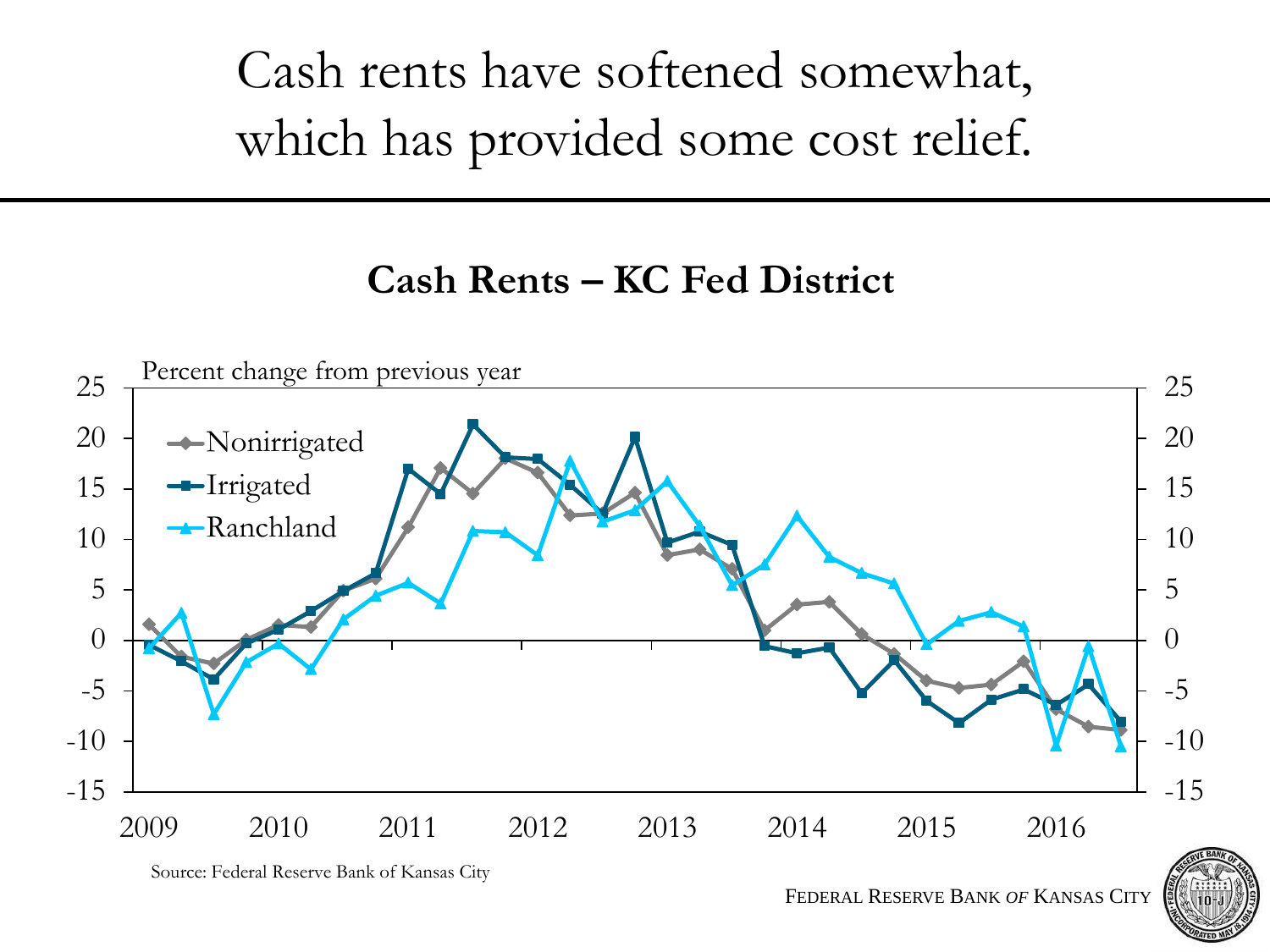## But profit margins remain poor in both the crop and livestock sector.

## **U.S. Crop Sector Profit Margins**



**Corn**

**Cattle**

Sources: USDA and Haver Analytics.

Note: Production costs are calculated from USDA's Economic Research Service

(Commodity Costs and Returns) and national yield averages for each year shown, but exclude the opportunity cost of unpaid labor from the calculation.

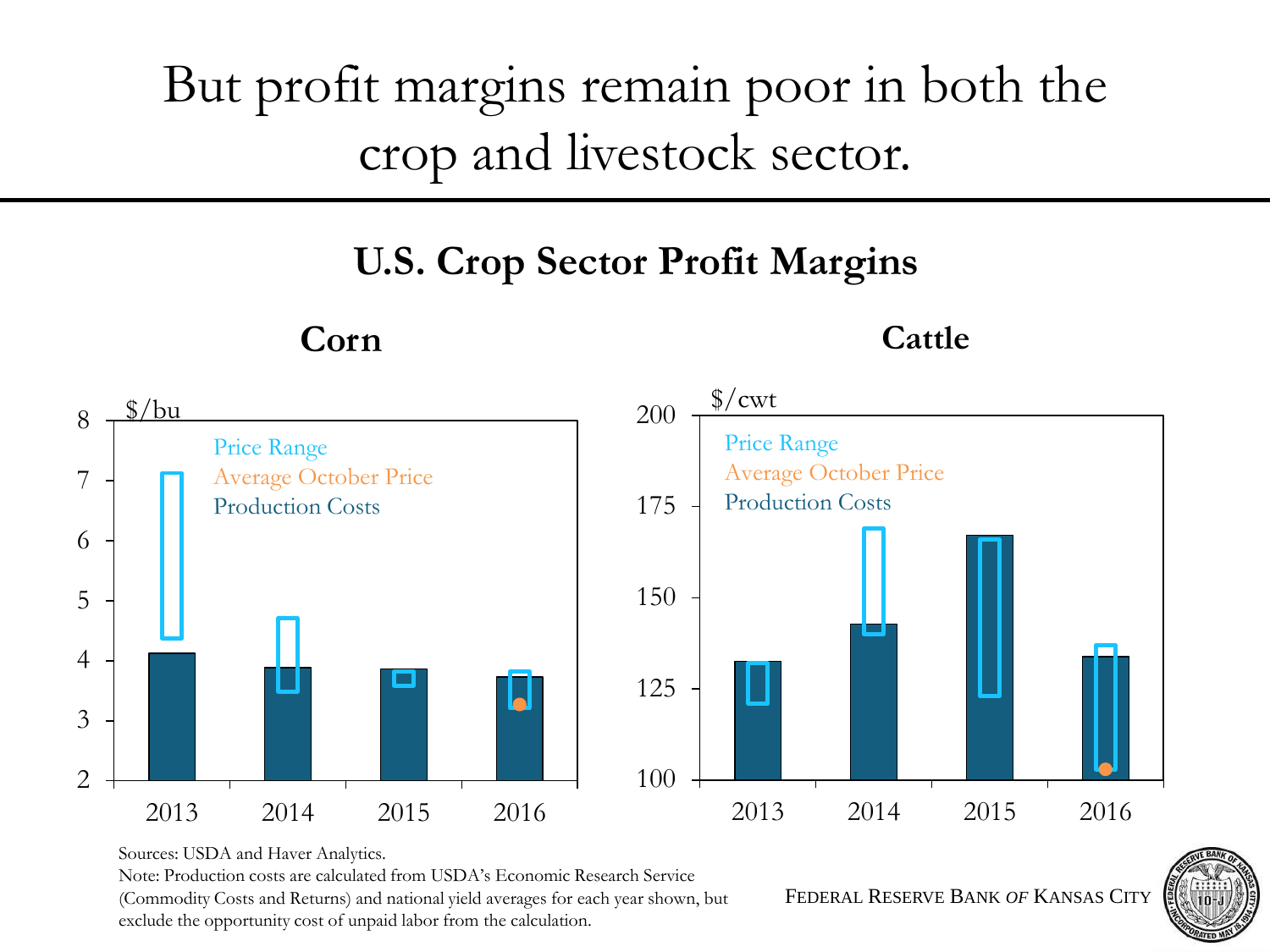# Ag Lending Conditions

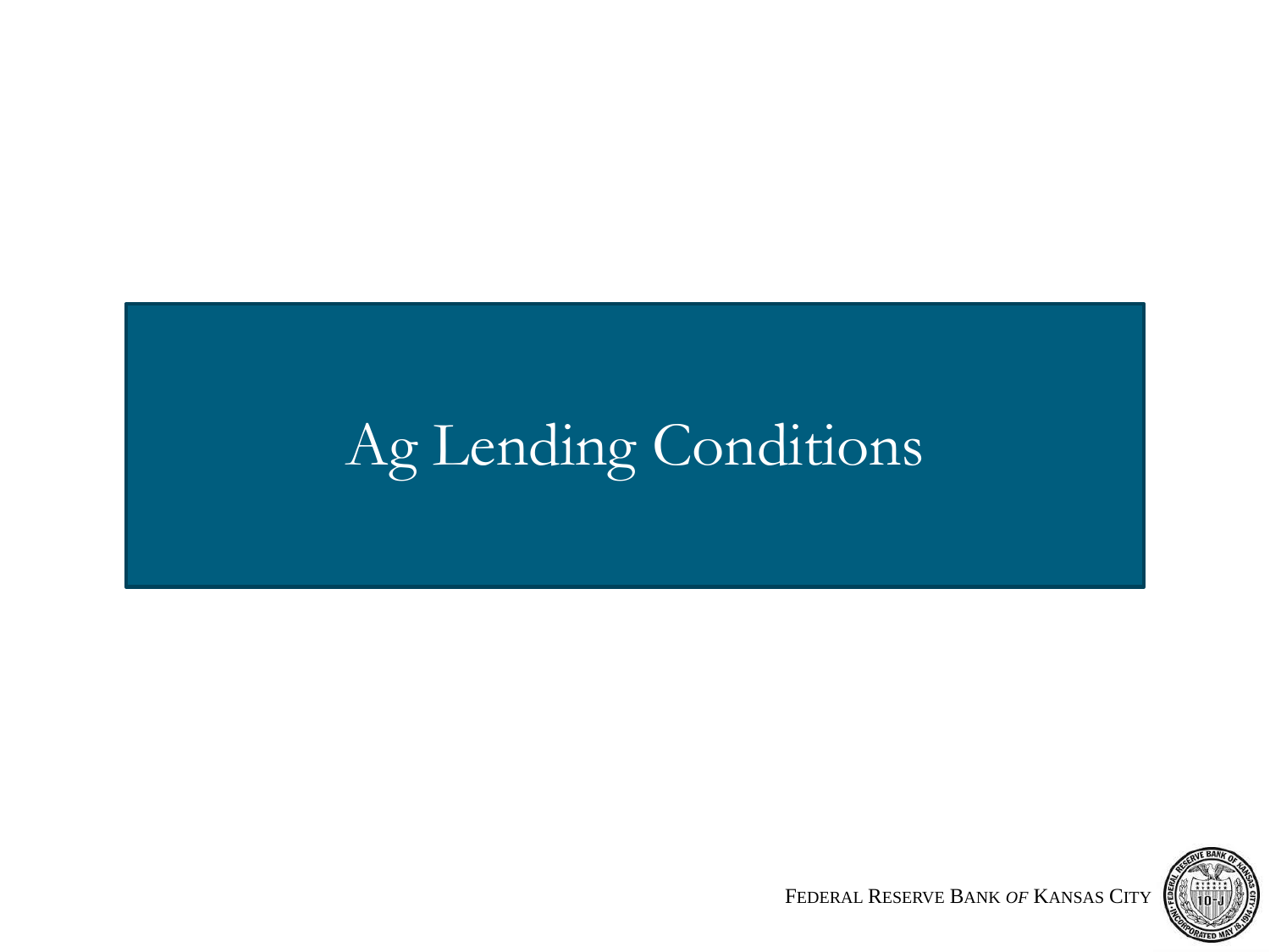## Reduced cash flow has sparked persistent increases in demand for financing.

## **Farm Lending at Agricultural Banks**



Source: Federal Reserve Bank of Kansas City, Agricultural Finance Databook

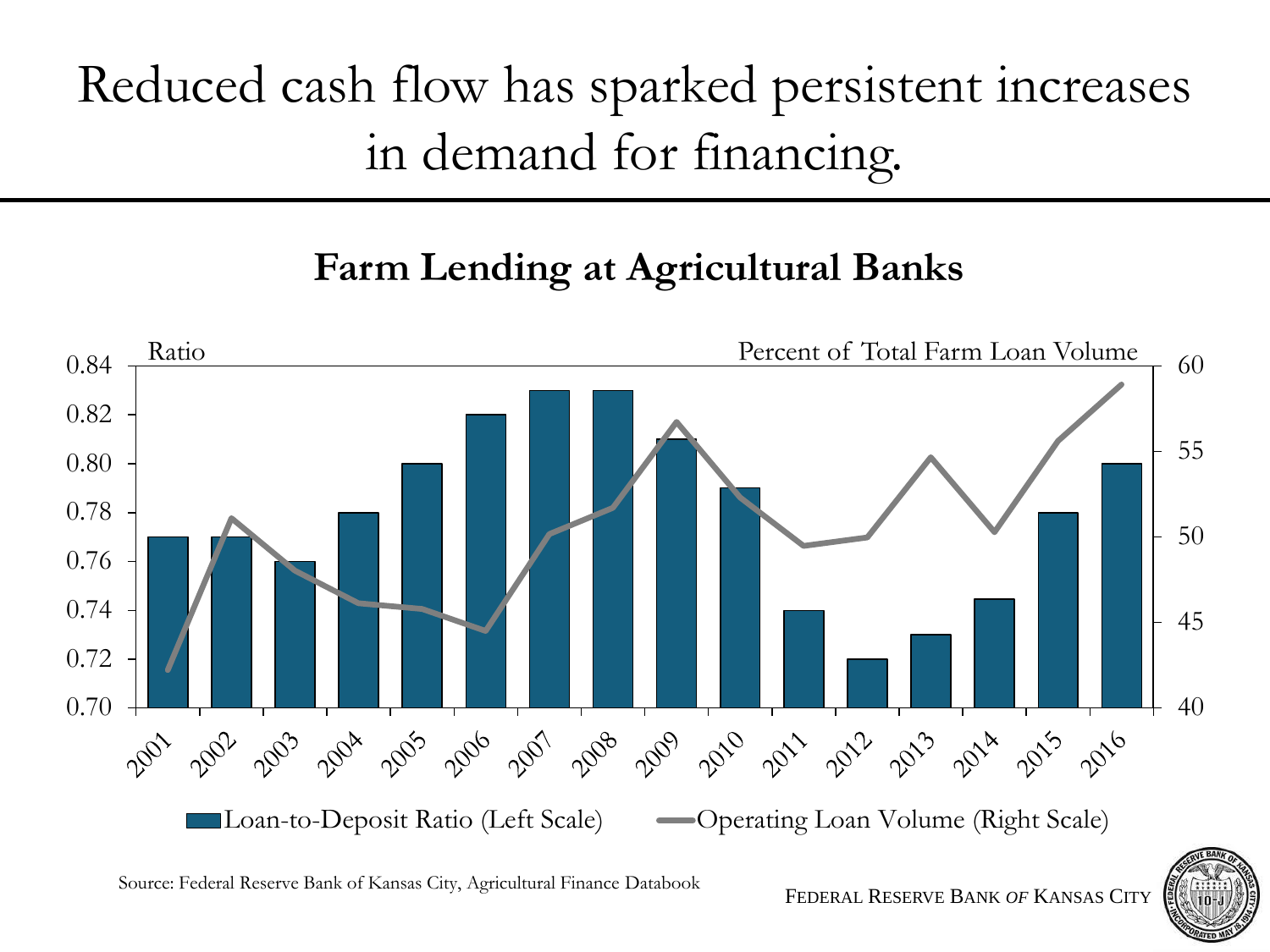# Farm loan delinquency rates have remained low, but have edged up slightly.

## **Past Due and Non-Accruing Farm Loans at Commercial Banks**



\* Percent of all outstanding non-real estate farm production loans at commercial banks.

\*\* Total nonperforming loans includes the share of all past due, non-accruing and net charge-off loans.

Source: Federal Reserve Bank of Kansas City's Agricultural Finance Databook.

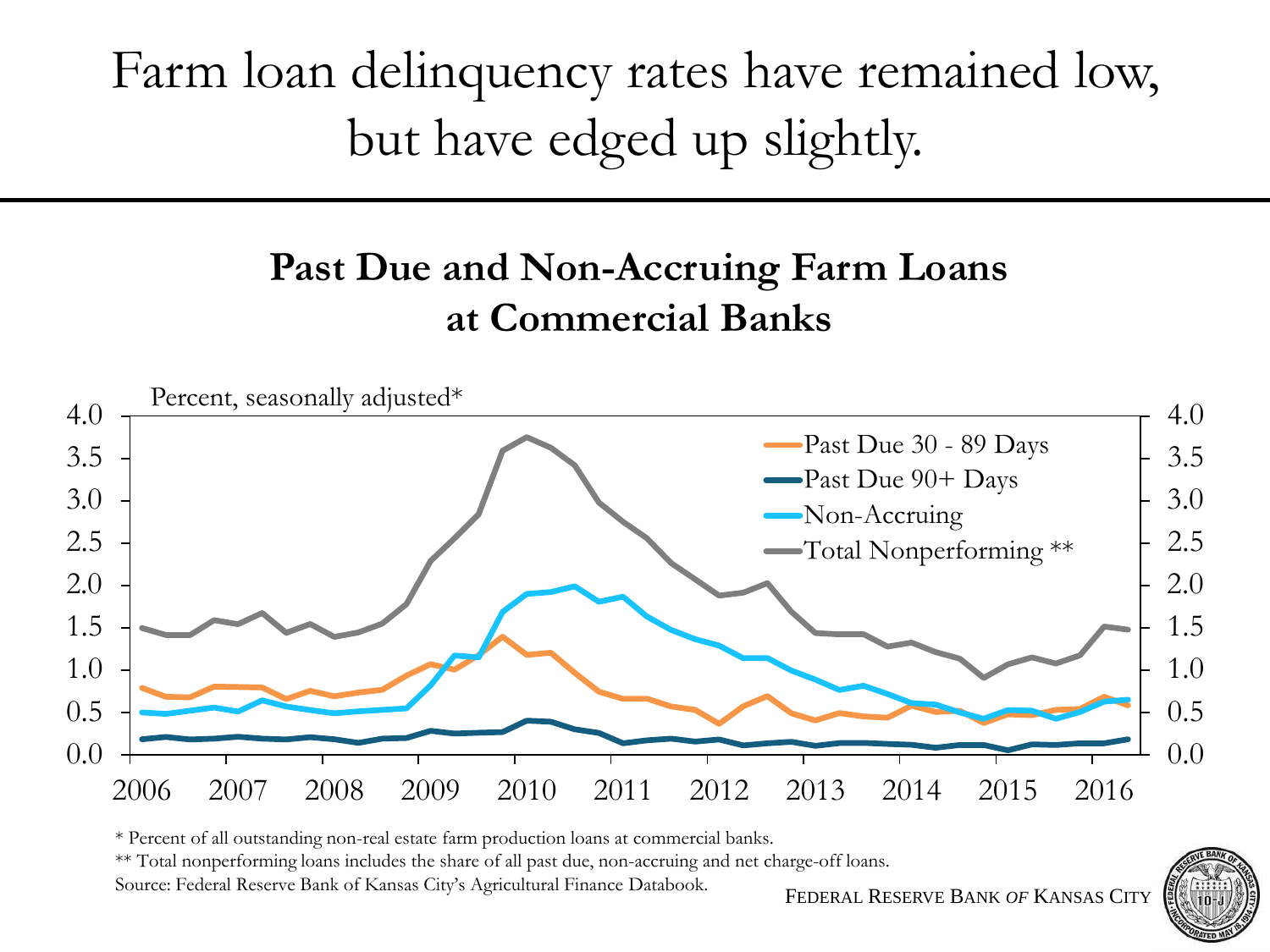## Repayment rates have slipped as loan demand has continued to rise.

## **Credit Conditions – KC Fed District**



Source: Federal Reserve Bank of Kansas City

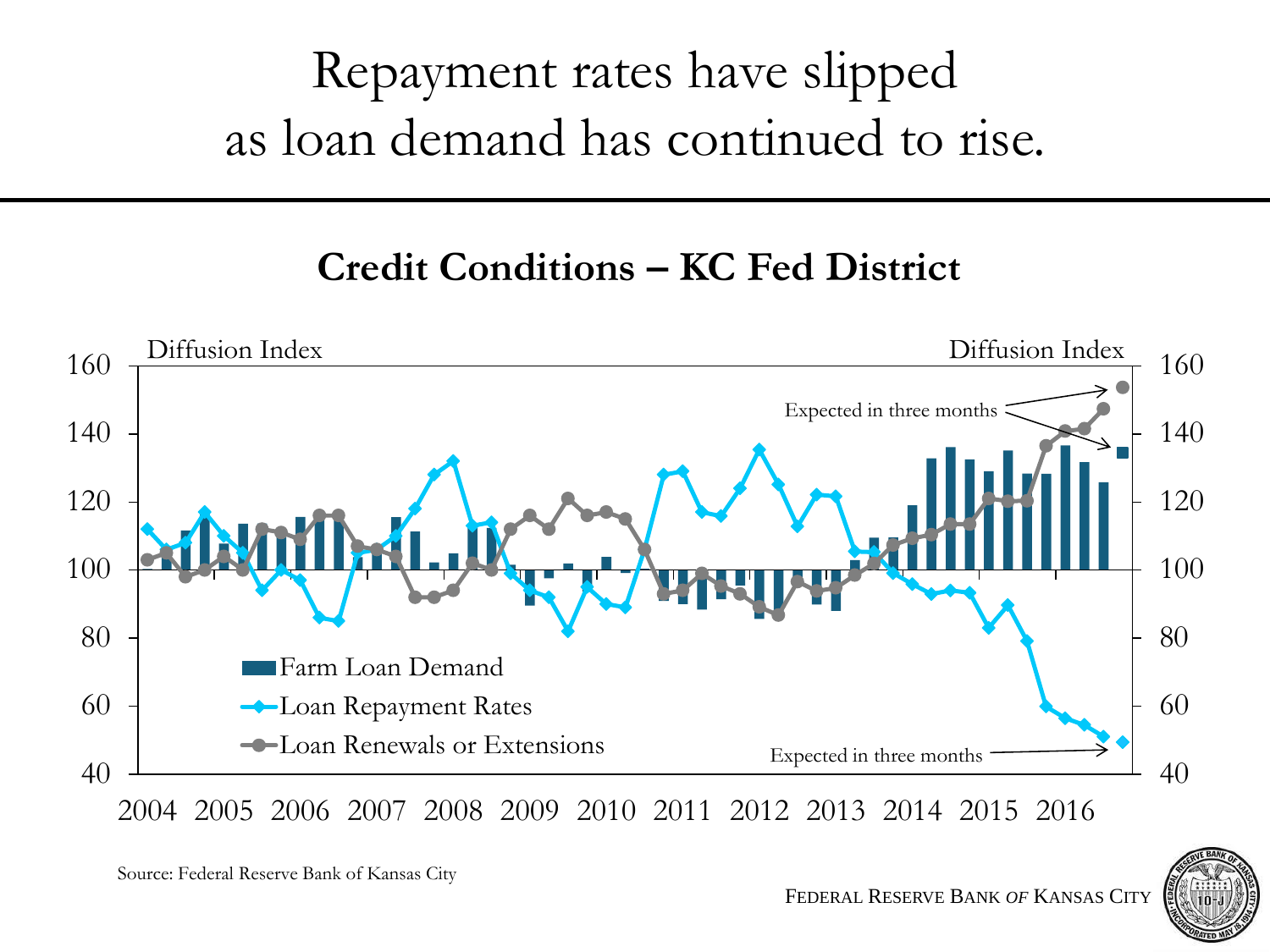## Going forward, repayment rates are expected to weaken further.

## **Farm Loan Repayment Rate Expectations**



KC Fed District

Source: Federal Reserve Bank of Kansas City

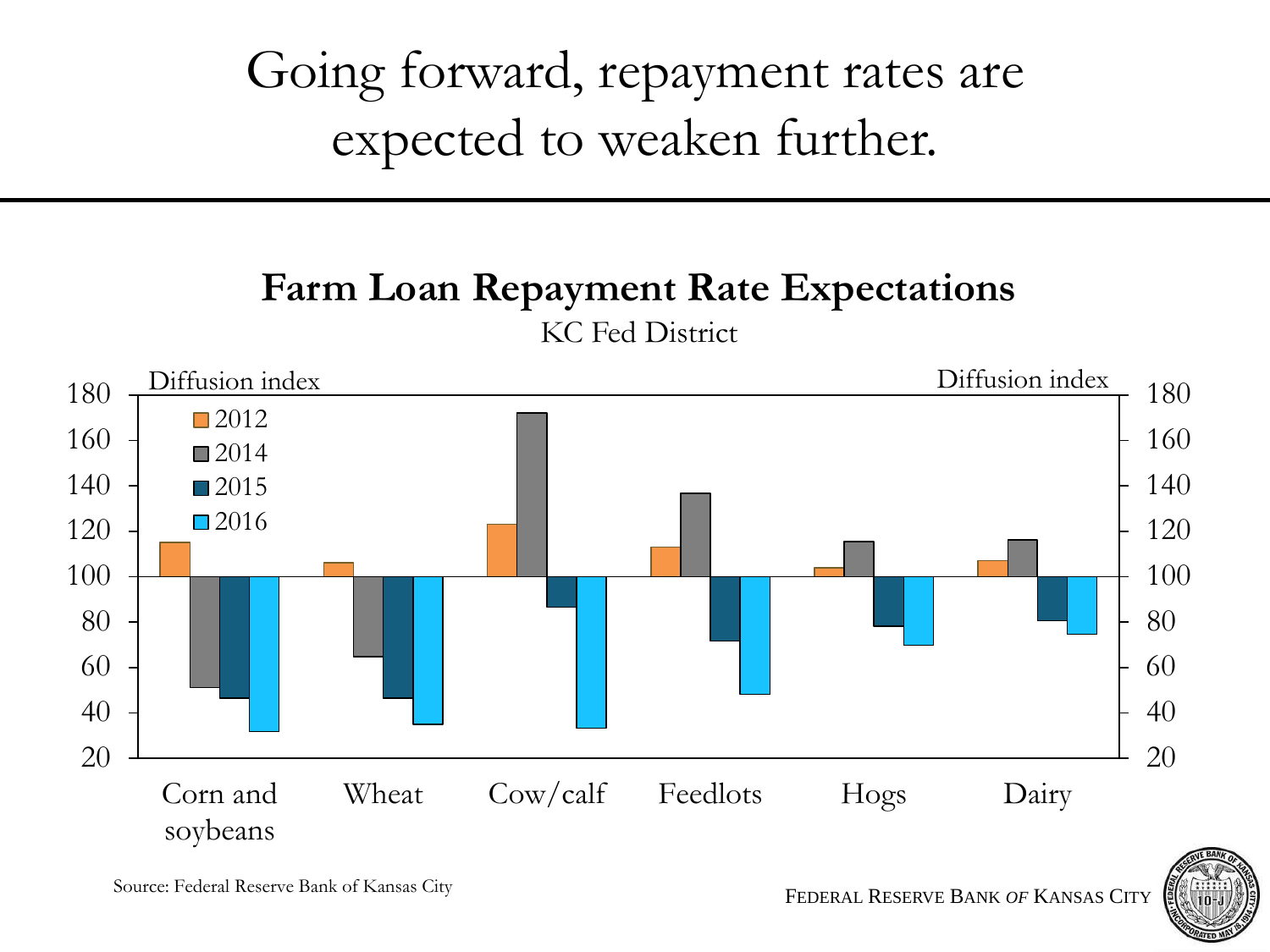## Lenders have recognized heightened risk in their farm loan portfolios.

#### **Change in Ag Bank "Watch" and "Classified" Lists** KC Fed District

#### **Watch List**

**Classified List**



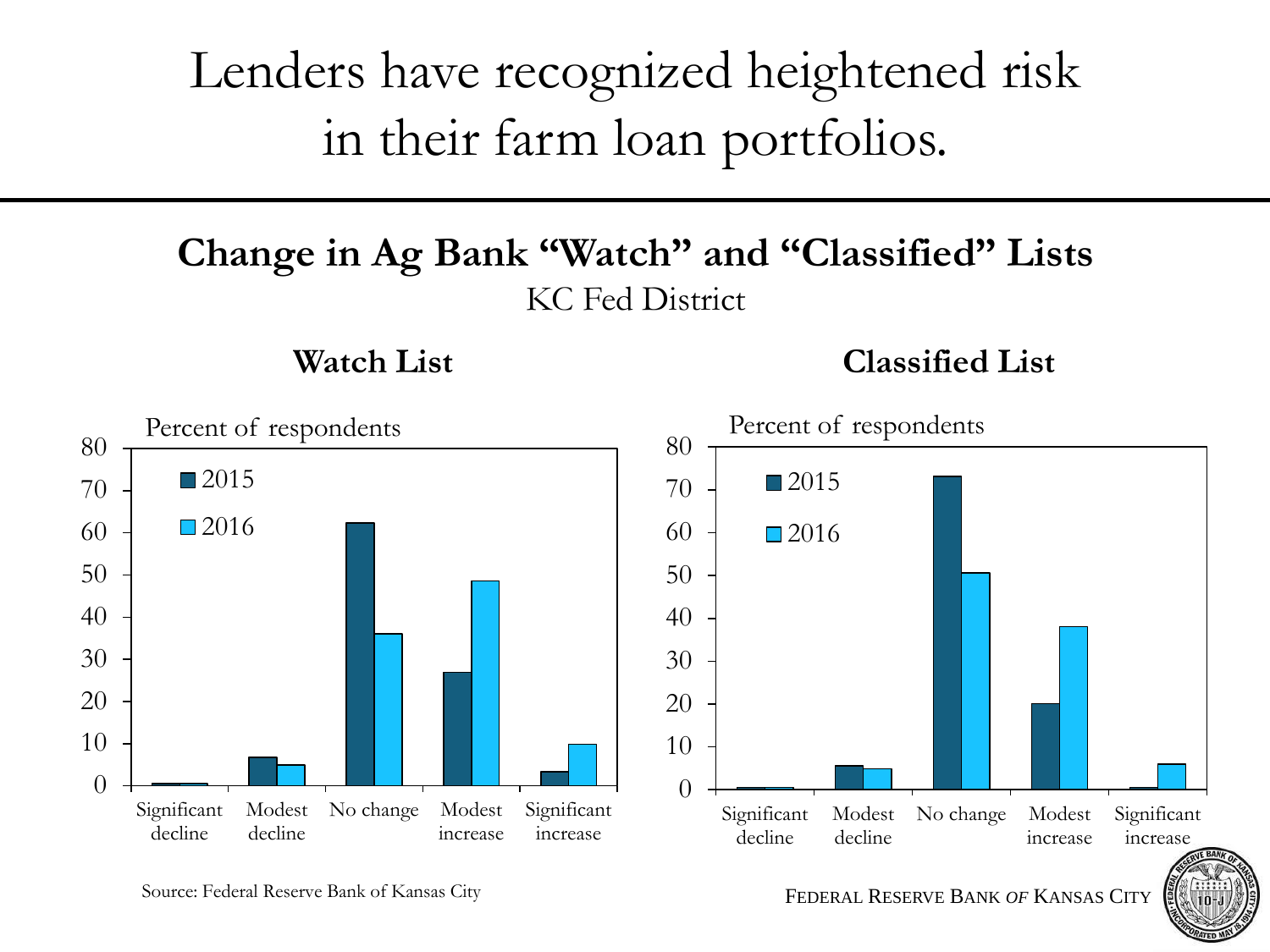# Collateral requirements have risen steadily and fund availability has declined.

#### **Credit Conditions – KC Fed District**





Source: Federal Reserve Bank of Kansas City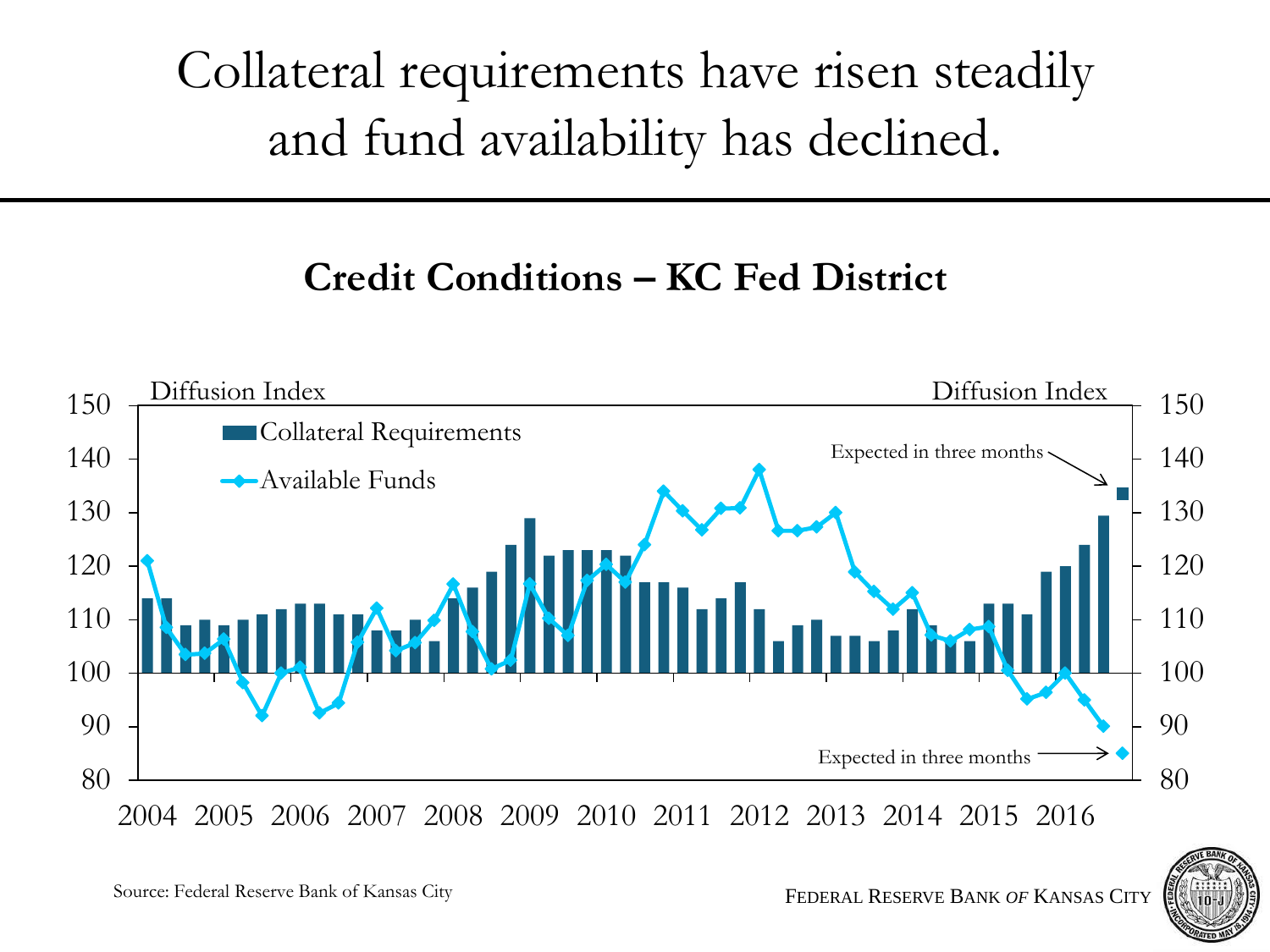# Interest rates have edged up, particularly for variable rate ag loans.

#### 4.75 5.00 5.25 5.50 5.75 Operating Loans Machinery Loans Farm Real Estate Loans ■2012 2013  $\Box$  2014 **2015 2016** Percent 5.25 5.50 5.75 6.00 6.25 Operating Loans Machinery Loans Farm Real Estate Loans 2012 ■2013  $\blacksquare$  2014  $\Box$  2015 ■2016 Percent **Variable Interest Rates Fixed Interest Rates**

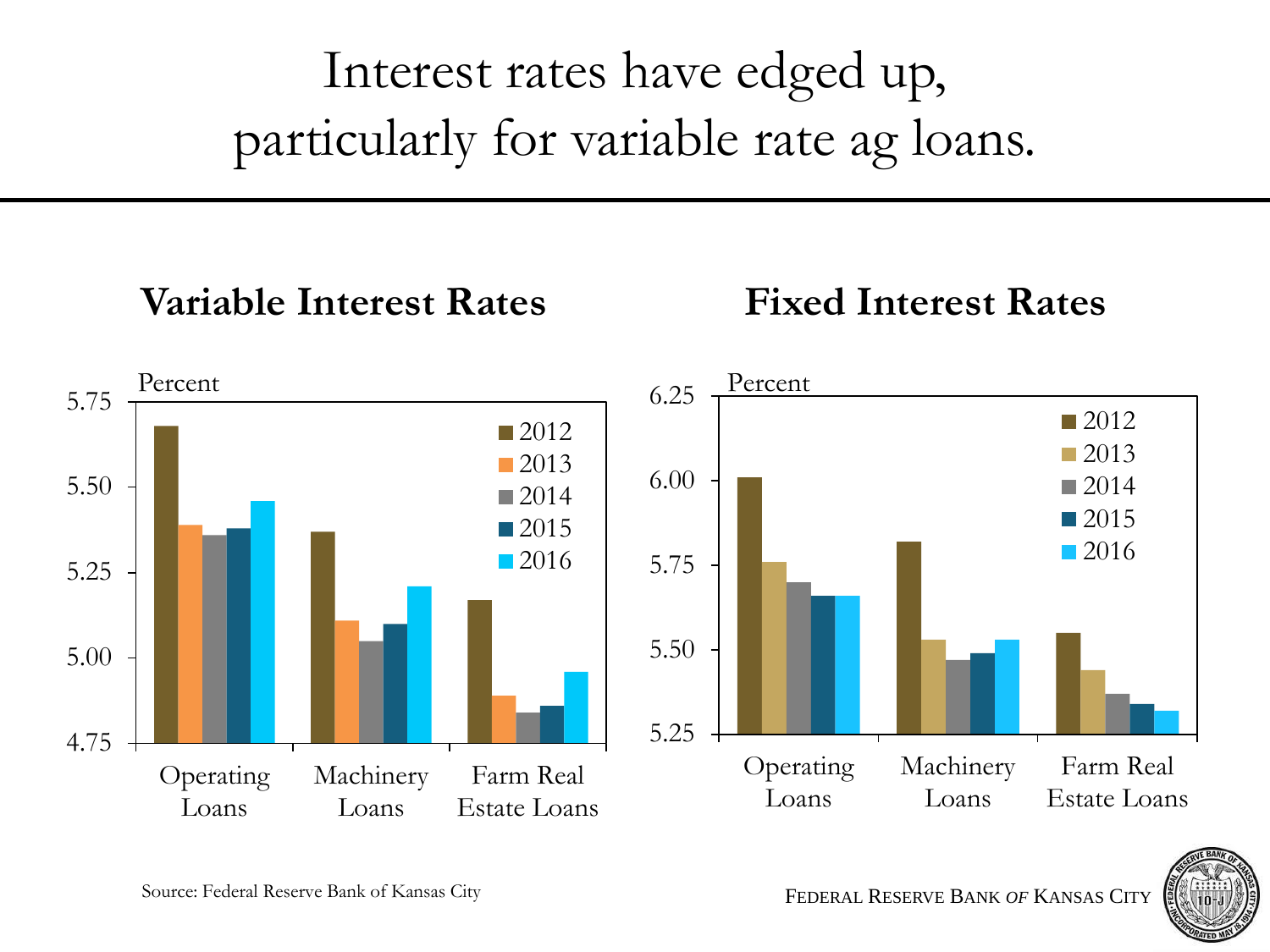# Where might these trends lead in the next 5 years?

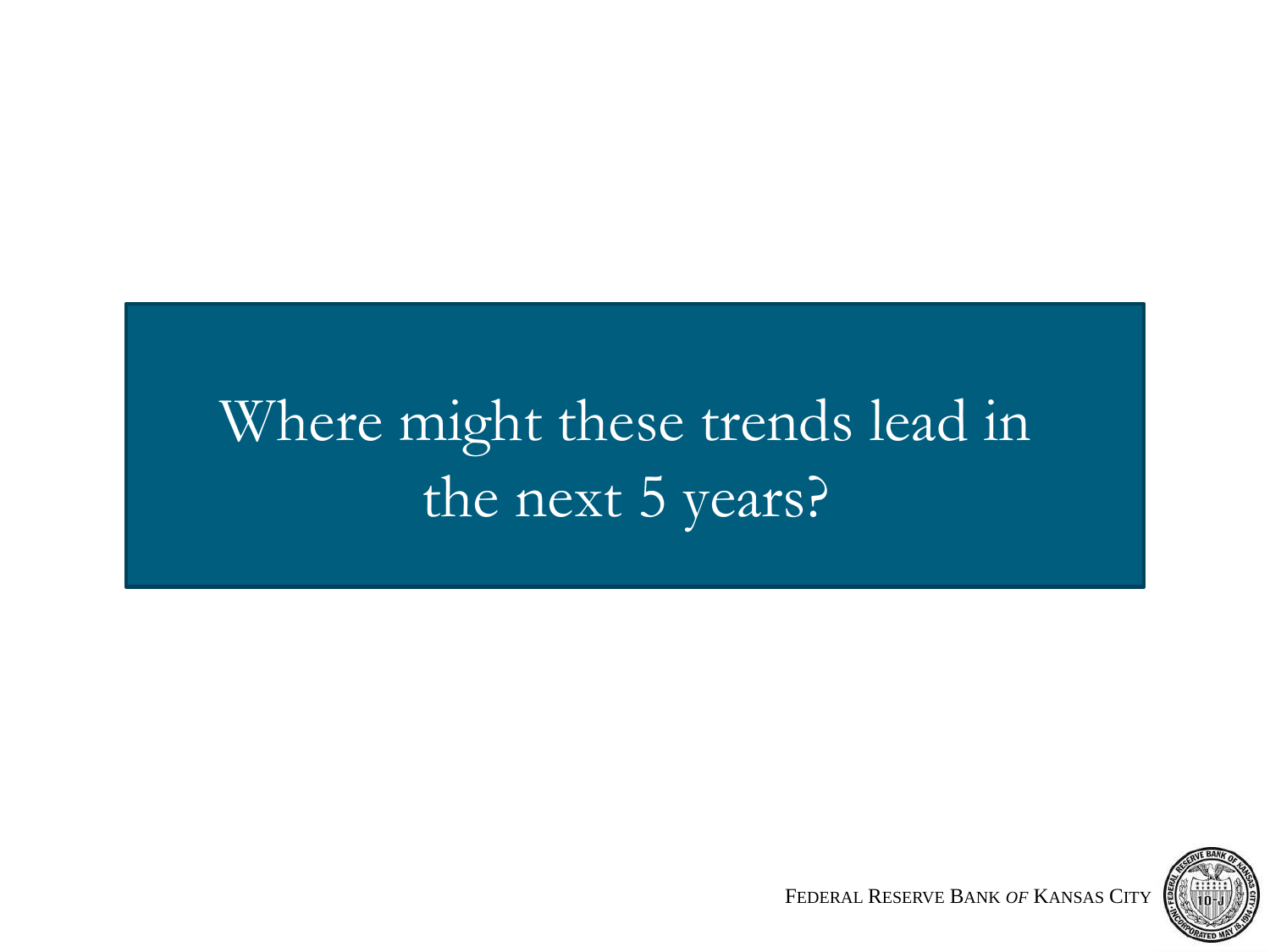Farm income is expected to remain low. Will growth in farm debt slow?

#### **U.S. Farm Debt at Commercial Banks and Farm Income**



Sources: Federal Reserve Bank of Kansas City, USDA and University of Missouri FAPRI

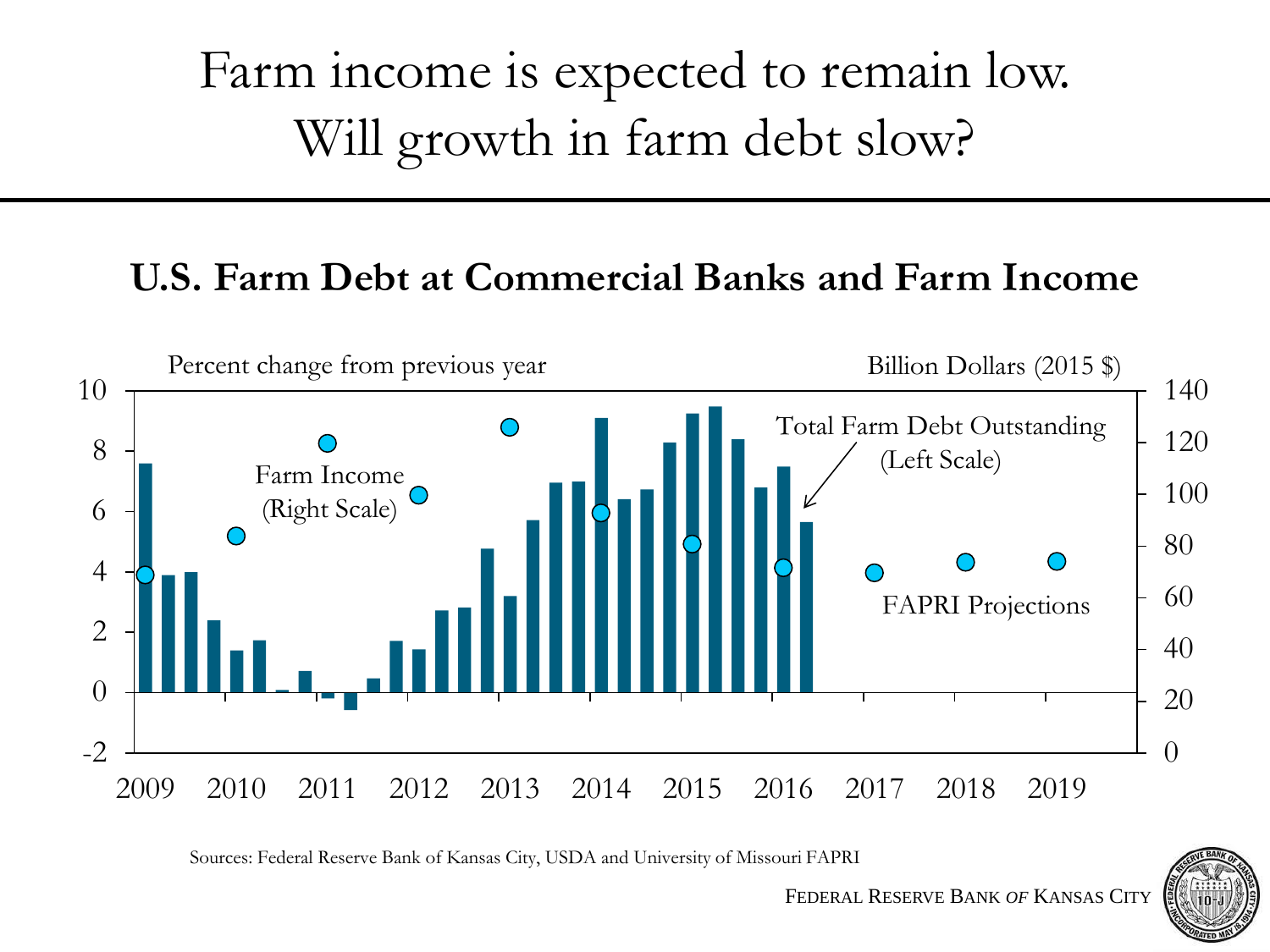If debt continues to grow, and land values fall gradually, significant problems may not arise until 2020 or later.

#### **Farm Sector Debt-to-Asset Ratio**

#### **Number of Years to Reach Debt-to-Asset Ratio of 20%**

Annual Change in Farm Debt



| $\frac{0}{0}$ |                                           |        | $0\%$ | $2\%$ | $4\%$ | $6\%$ | 8%  | 10% |
|---------------|-------------------------------------------|--------|-------|-------|-------|-------|-----|-----|
| W             | Change in<br>Values<br>Farmland<br>Annual | $0\%$  | $- -$ | 24.7  | 12.5  | 8.4   | 6.4 | 5.2 |
|               |                                           | $-2\%$ | 31.7  | 13.7  | 8.9   | 6.6   | 5.3 | 4.4 |
|               |                                           | $-4\%$ | 15.6  | 9.4   | 6.8   | 5.4   | 4.5 | 3.8 |
|               |                                           | $-6\%$ | 10.3  | 7.2   | 5.8   | 4.6   | 3.9 | 3.4 |
|               |                                           | $-8%$  | 7.7   | 5.8   | 4.7   | 3.9   | 3.4 | 3.0 |
|               |                                           | $-10%$ | 6.0   | 4.8   | 4.0   | 3.4   | 3.0 | 2.7 |
|               |                                           | $-12%$ | 5.0   | 4.1   | 3.5   | 3.1   | 2.7 | 2.5 |

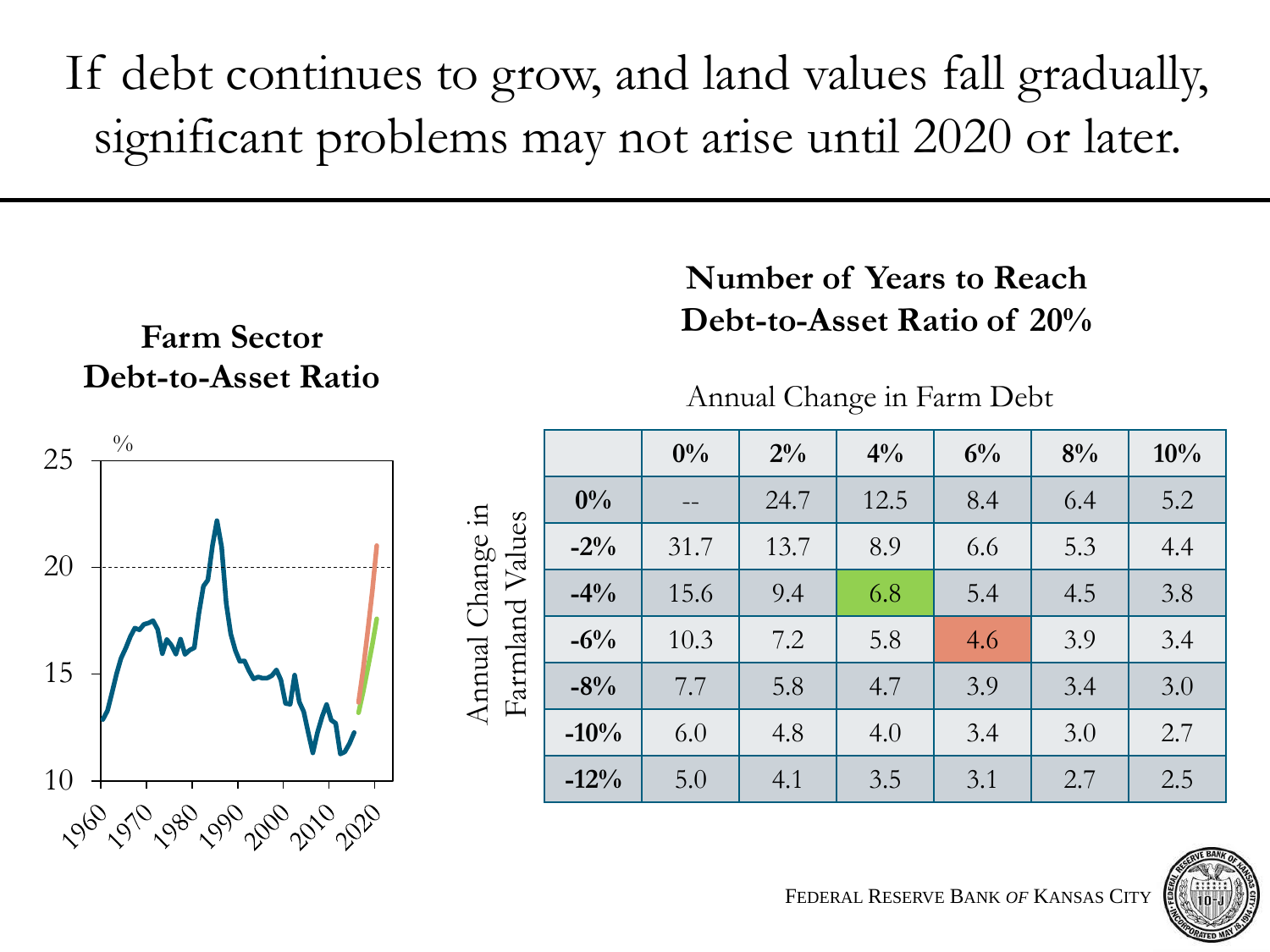Long-run assumptions about interest rates and corn prices are important in the outlook for land values.

## **Iowa Cropland Values**



| \$4.72                          |
|---------------------------------|
| accounts for 30% of total costs |
| ds of 175 bu/acre.              |
|                                 |

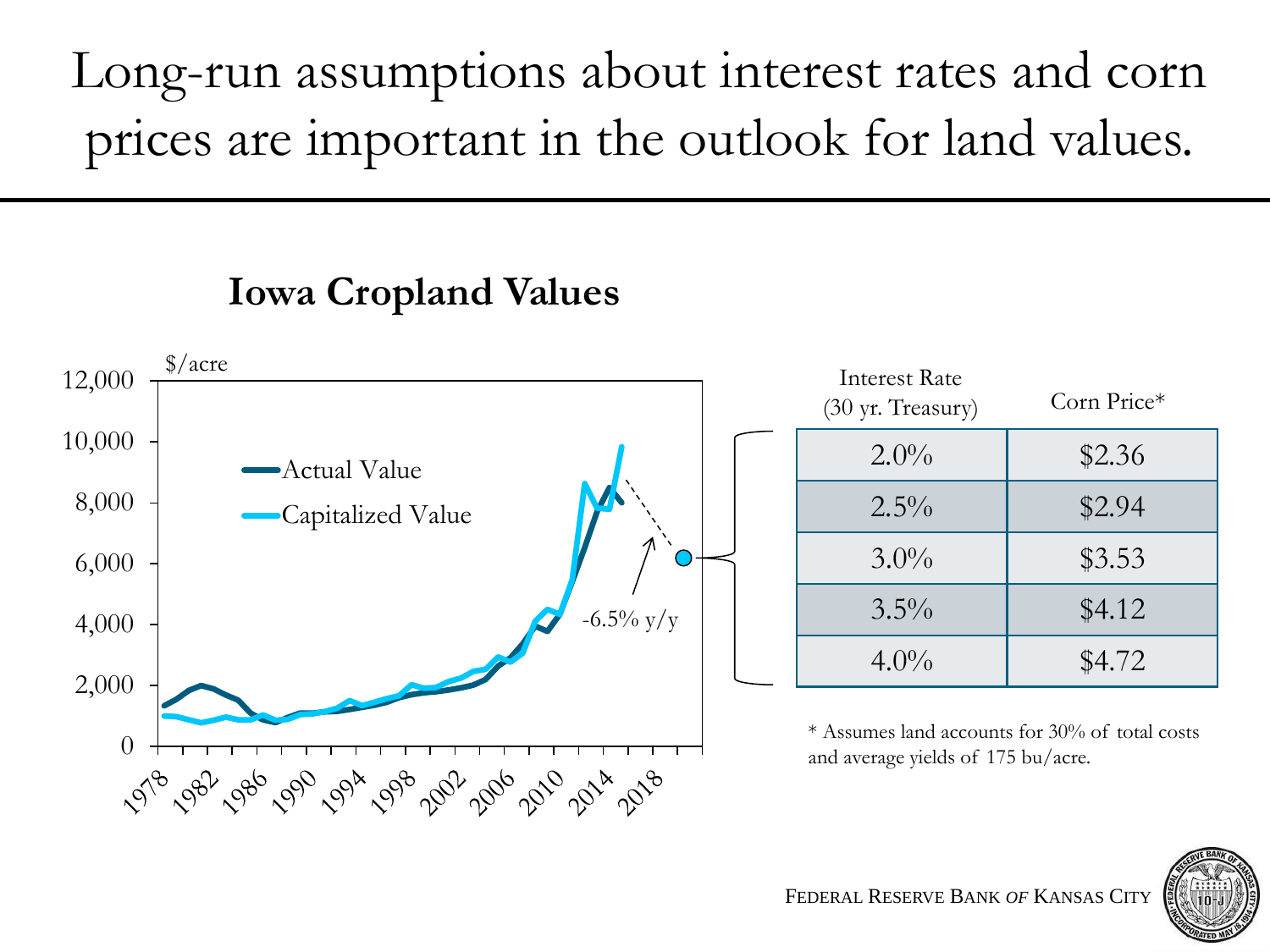# Concluding Remarks

- The downturn in ag has been gradual so far. Strength in farmland markets has helped.
- Although financial stress is increasing for some borrowers, on the current path, significant stress is not likely in the next year or two.
- Longer-run projections, however, raise some concerns for 2020 or later. The severity of the concerns will significantly depend on the rate of growth in farm debt.